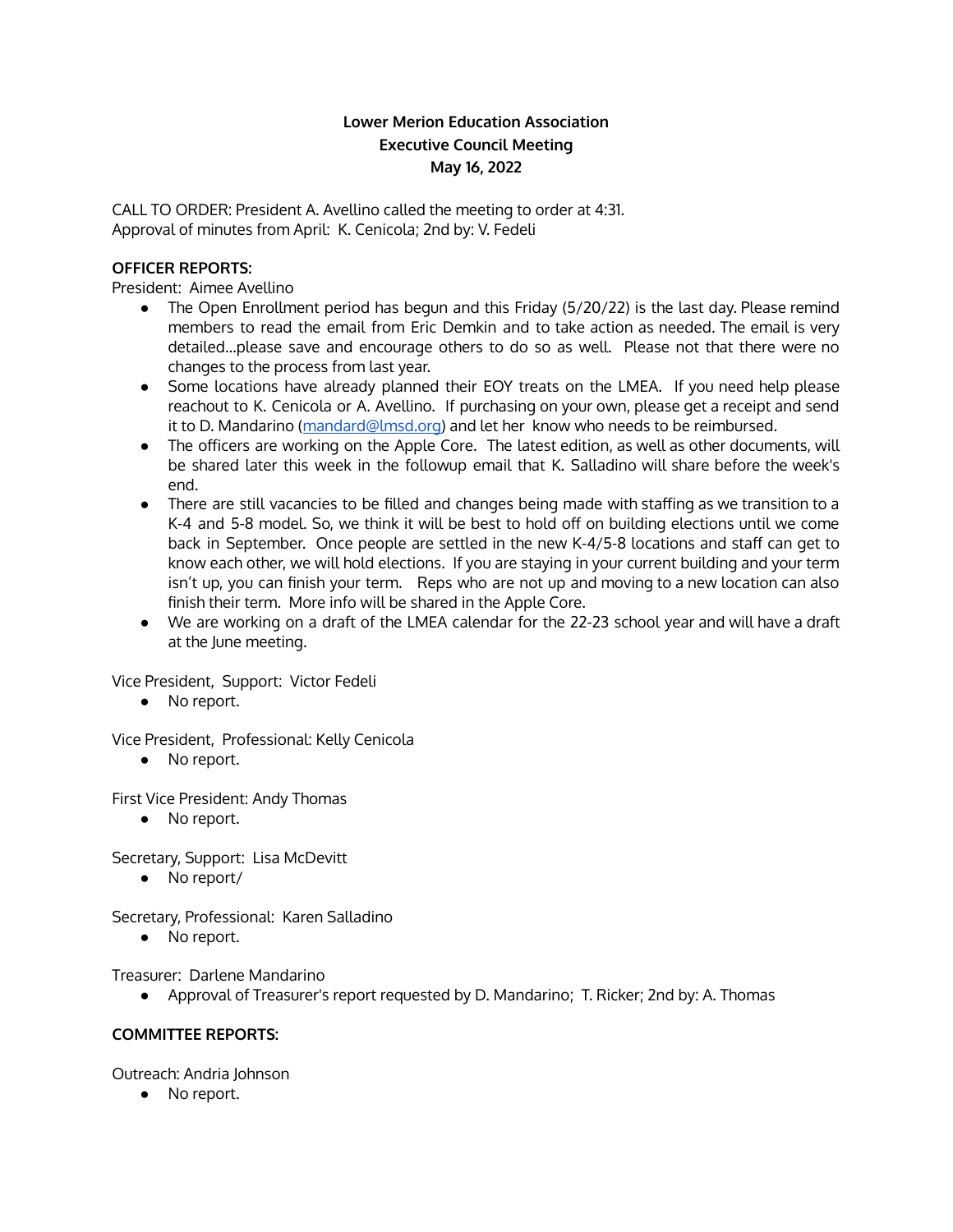### Constitution:

• No report.

Elections: Kelly Cenicola

• The last time we can take nominations from the floor will be at the General Membership meeting on Wednesday, 5/18. We have several openings, including those on PR&R and CNC. Nominations for all positions can be taken at the General Membership meeting on 5/18 @ 4:15 via this [zoom](https://zoom.us/j/406557031?pwd=M0JReEpBYXArb1V3NzhzT2tOY1RtUT09) link.

CNC: Larry Giaquinto & Tom Ricker

● All of the last meeting was spent discussing the terms of the recent changes to some members' hourly rates. Information on these changes was shared via the Board Docs, but LMEA is working to have the information available for all members on our site, too. CNC is meeting again on Thursday 5/19.

Financial Advisory Committee: Aimee Avellino

● No report.

Health and Safety: Aimee Avellino, Larry Giaquinto

● No report. Meetings continue to occur monthly and the next one is later this week. V. Fedeli shared that there will be more info coming in regards to the savings the district has experienced due to the work being done by LMEA to help members avoid Workman's Comp claims.

Legislation:

● No report.

Minority Affairs Committee: Ato Troop

● No report.

PACE: Andy Thomas

● No report.

PR&R: Victor Fedeli, Andy Thomas

- No real changes to the PR&R report. The 2nd hearing for the ongoing case will be held on 6/28 and results will be shared in the fall. Even though there aren't changes to the report, there are still things going on behind-the-scenes, and there are a great many situations that are being worked out and arbitration is being avoided.
- Officers attended PSEA HOD this past weekend. Please look carefully to see which candidates support public education when voting in the elections.

Social: Lisa McDevitt, Aimee Avellino

● We have a good number of retirees this year! And we have 5 definitely attending our annual dinner on 6/2/22 @ 5:00 at Evviva. We continue to reach out to new retirees as they appear on the board report. There were about 40-some employees that retired without an event due to the pandemic-some are not coming back, some are coming back to be recognized. This event is not like it used to be…it is an intimate gathering without the skits. The retirees and joined by one guest. Reach out to L. McDevitt [\(McDevitL@lmsd.org\)](mailto:McDevitL@lmsd.org) if you or someone you know is retiring or recently retired without being honored.

Special Services: Aimee Avellino

● No report.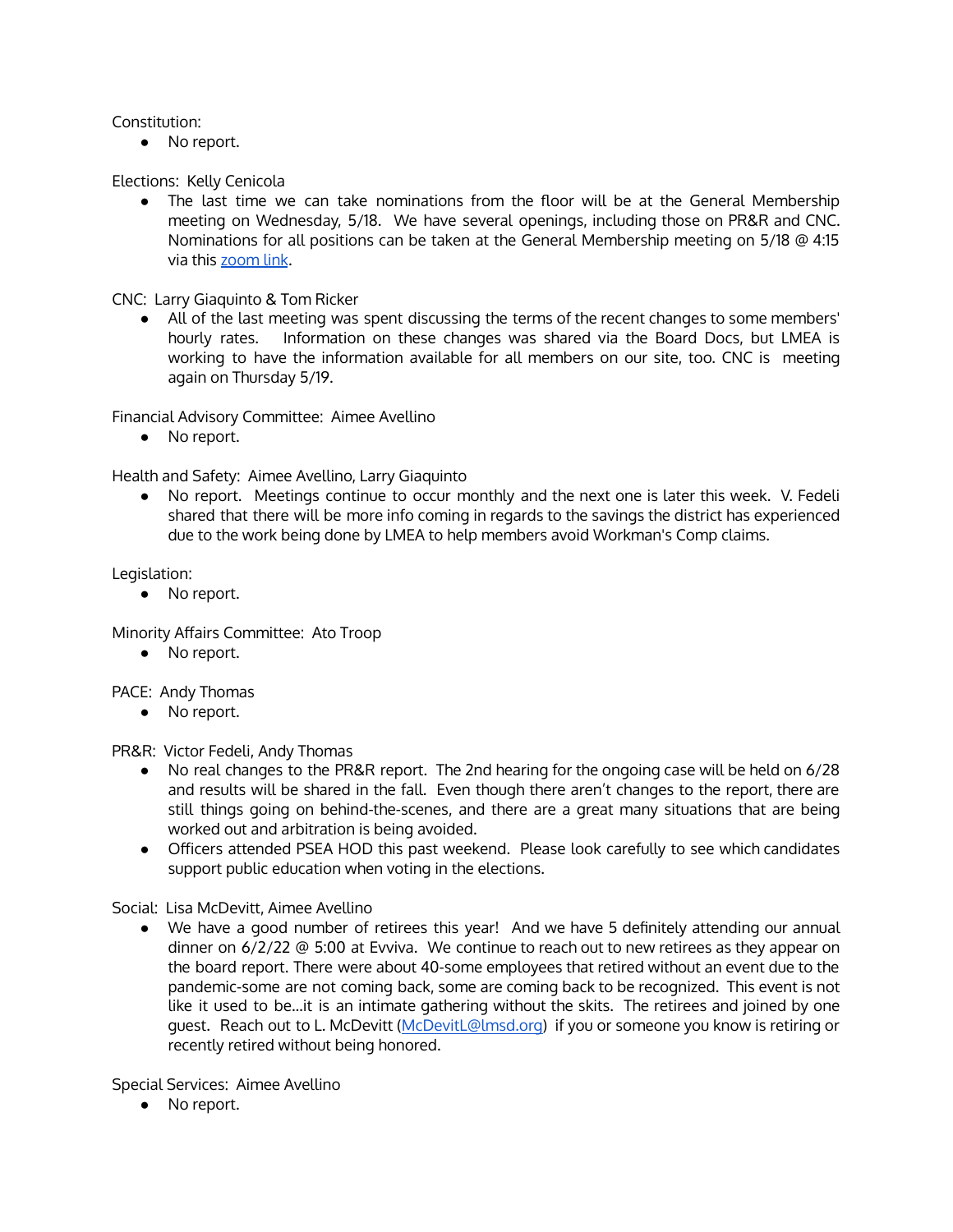Sunshine: Debbie Williams

● No report, but getting many compliments for the vendor we use to send the arrangements. A. Avellino thanked D. Williams for her help .

Membership: David Grumbine

● Updated reports will be shared in follow-up email from K. Salladino.

### **REPORTS OF THE AD HOC COMMITTEES:**

CARE: Jackie Gaines

● No report.

Education Foundation: Andria Johnson

● No report.

#### **BUILDING AND DEPARTMENT REPORTS:**

Administration: One question remains about the lack of safety drills at DAO. A. Avellino and L. Gianquinto will follow up on Thursday at the H&S meeting. There was also a concern about the timelines when employees are invited to interview for internal positions…perhaps more notice could be given.

Belmont Hills ES: With the recent changes for bus drivers, etc. rates, how do members know what changes were made? A. Avellino stated that without prior knowledge, the district shared the info via Board Docs and LMEA is working on sharing the information. In the meantime, if members have questions, they should reach out to A. Avellino or V. Fedeli. V. Fedeli shared that the district worked on a different timeline than the LMEA did. The changes helped those in positions that are often undervalued and gave the district a competitive edge to hire in much needed areas.

Cynwyd ES: No report.

Gladwyne ES: There are some concerns about the PD being in person as cases are rising and some feel that there should be an option to zoom. A. Avellino suggested that concerns be shared with admin and J. Gaudioso. A. Avellino will share the concerns as well.

Merion ES: Staff are upset by the moving plan for those individuals who are moving to another building. A. Avellino shared that building reps need to talk with building admin to sort out the concerns. A. Avellino also noted that LMSD is not responsible for moving personal items and those items should not be placed in any of the 4 boxes provided by the district.

Penn Valley ES: K. Saladino shared per email from Matt Carroll: No report from PVES other than a shout out to D. Mandarino and A. Avellino for helping with the treats for PVES staff.

Penn Wynne ES: No report.

Bala Cynwyd MS: No report.

Welsh Valley MS: J. Martel shared a thank A. Avellino and A. Thomas for their support over the years. J. Martel asked what else should be shared in a blast to members other than the Apple Core a and link to CBA on the district site. A. Avellino noted that the link to the CBA is in the email from E. Demkin, as well as on the district website and LMEA [website.](https://www.lmeaonline.org/contractinfo.php) J. Cappeli shared that there is an ongoing mold problem in a classroom and a temperature problem within some parts of the building. L. Gianquinto shared that squirrels ate the wires for the chiller and there is a plan to repair the air conditioning tomorrow.